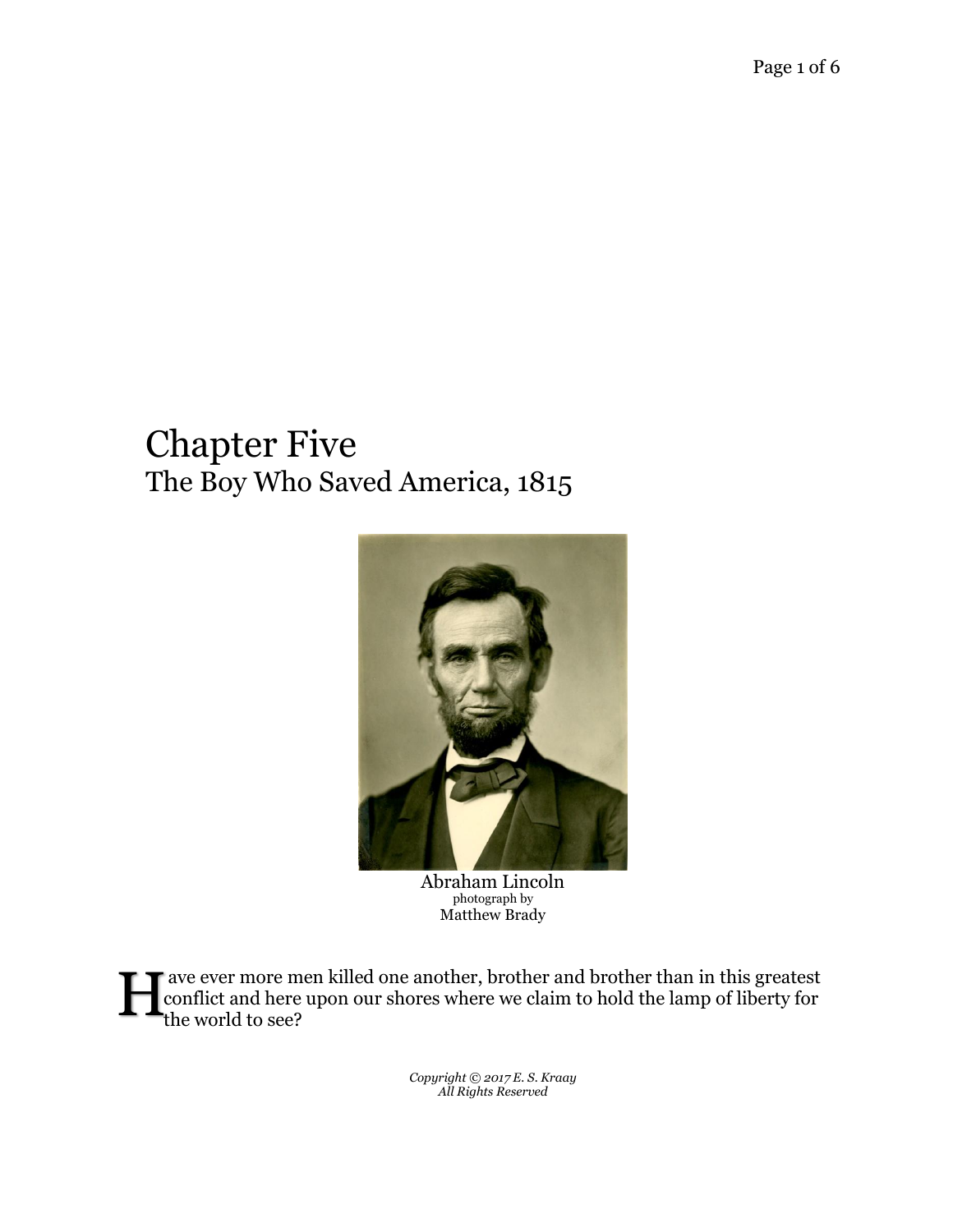Abr'am Lincoln asked that question, and I writ it 'xactly like he said it. O' course when we is kids growin' up in Kentucky, Abe didn' talk like that. He must o' picked his lingo up from the book learnin' he got afte' Tom Lincoln moved his fam'ly north t' Indiana. Abe is my best friend when we is kids in Kentucky, but kids grows up 'n go they own ways. I'm still farmin' the same plot o' land my daddy did when me 'n Abe is kids, 'n ain't got much more 'an I had then neither.

Abe took a different road, 'n when he walked north with his family, I neve' thought one day he'd be the Presiden' of these United States. Truth is, if it weren' for Abe, I wouldn' be sittin' here tellin' you I lived in these United States, cause they prob'ly wouldn' be united no more. Nope. If it weren' for my friend, Abe, this country prob'ly gone t' hell in a han'basket.

O' course, you prob'ly know that. What you don't know is, if it weren' for me, Abe never woulda made that walk north, 'n I don' believe they is another man coulda saved this nation like Abe done, rest his soul.

We is friends 'n first met up when we is learnin' 'r letters at Mister Riney's ABC school, 'course most ever'one call't it, Mister Riney's blab school. You see, we didn't have no books, well, jus' one, a spellin' book it was, 'n Abe was real good at it. The other kids call't Abe a leather-head 'cause Mister Riney always be braggin' on how good Abe is doin' 'n how come the res' o' us ain't doin' as well. 'Spose that is some kind o' indication that Abe had a special gift with words 'n other matters o' learnin'.

We is both six-years old. Abe got a sister, Sarah. Had a brother, too, but that kid died 'fore he took his first steps. I got three sisters 'n a baby brother. Abe 'd rather be with me th'n his sister, though she is nice enough, 'n I'd rather be spendin' what time I got with Abe, so even when they ain't no school, we get together, but only after 'r chores be done. That's the rule 'n we made it, not 'r pa's, if that's what you be thinkin'.

Most days when me 'n Abe is done with 'r chores, we'd take to the Bardstown-Green Rive' Turnpike, which weren't far from his place in the west, 'n my place in the east. Prob'ly not much more 'n a few miles from each other, we was. I'd walk west 'n Abe 'd walk east. We had no set place to meet. Wherever we met, we met. Some days, he might walk a bit faster than I would. Other days, it was me what put down more steps walkin' toward Tom Lincoln's farm at Knob Creek.

Knob Creek gonna play a big part in my story. As I look back on those days, I know that walkin' down that Bardstown-Green Rive' Turnpike made a diff'rence in Abe's life, made 'im look diff'rent at things, particularly the way he looked at Negroes. I heared men, women, too, call them Negroes some bad things, and people treat 'em worse than they treat they own dogs. 'Course I know men what love they dogs mor'n they love a woman. I 'spect I'm a little like that m'self, but no man got the right t' talk down t' 'nother man 'n call 'im disrespec'ful things. They's days when that 'xactly what we heard on the turnpike, words o' disrespec' thrown at other men.

One day, we seen a line o' black men all tied one t' the other with a rope 'round they necks. They's all walkin' slow, like they's shufflin' 'n not real happy 'bout whey they's headed. A man with an unkempt beard rode a horse at the head o' the line sayin' nothin', but playin' a Jew's harp. 'Nother white man, a young boy somewhat older 'an us walked behind 'em with a birch switch in his hand. One o' two o' the black men has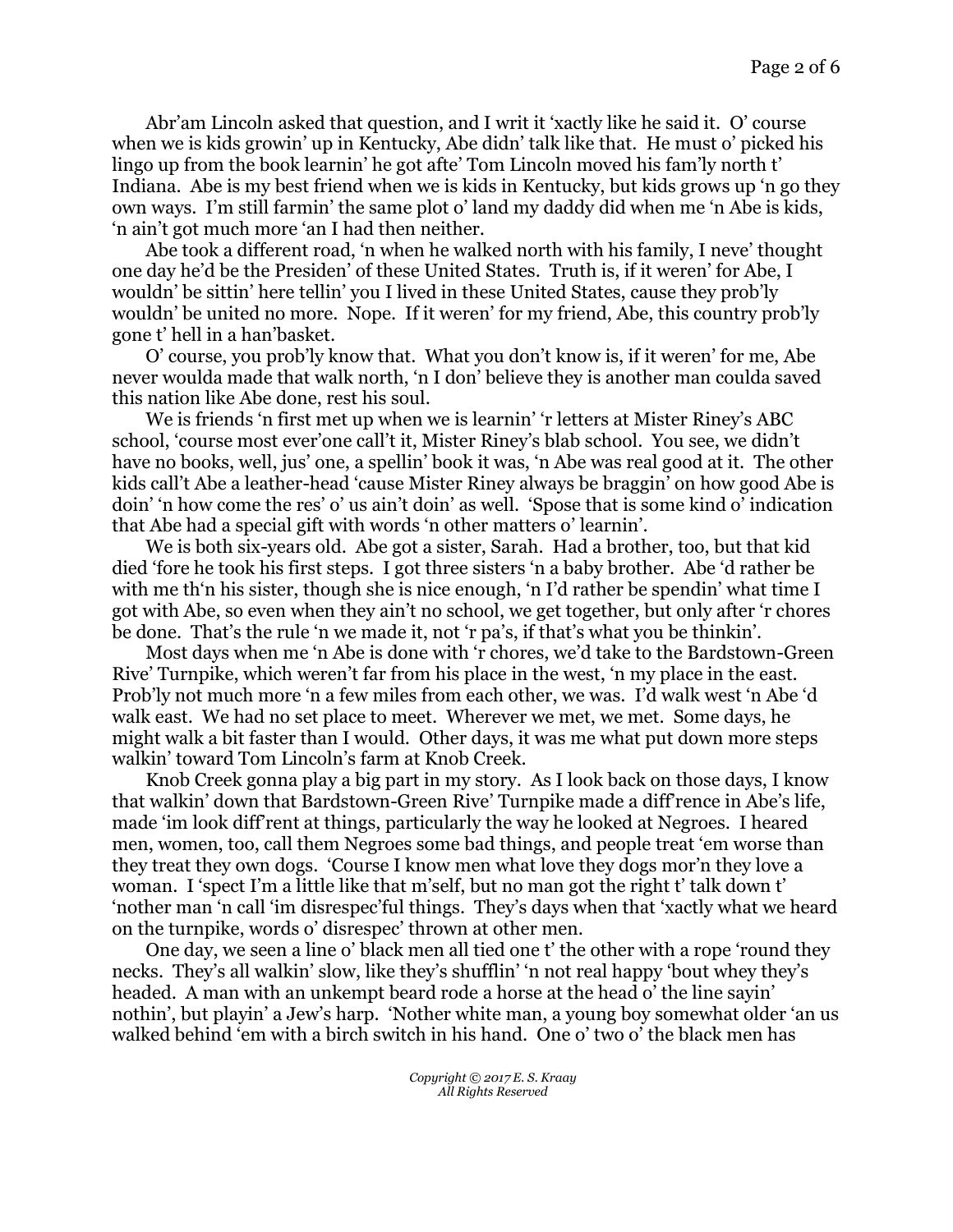marks on theys backs. Me 'n Abe 'spected them marks come from that there birch switch.

As they come upon us, the man in front rein in his horse, a shiny black stallion with wild eyes, 'n tell them black men t' walk slow down t' the creek that ran next t' the road. "Let the boy have his fill first," he says, meanin' the white boy with 'im, "Then you darkies get you a drink 'n get back up here. We got a ways t' go 'fore sundown."

The man on the horse seen us standin' unde' the shade of a tall elm tree. "Whatchoo lookin' at?" he calls out 'n sends a spit o' chaw in 'r d'rection. He pulls a bottle from unde' his jacket and takes a long draft. It w'n't water, but likker, I 'spect.

Afte' he has his fill, the boy waves the black men down to the water. The boss man pulls his rifle from his saddle so they all seen he has a gun, 'n he's itchin' t' use it. He watch them black men close while they falls t' they knees and get a long drink. One o' 'em tries to piss, but he can't. I 'spect he done sweat out ev'r drop o' piss he had in 'im on that long walk.

The boy stands next t' us. "You mus' live 'roun here. They call me Rooste' 'cause I doan need much sleep. That be the Wolf," he nods toward the boss man. "Doan take much 'magination to figure out why they call 'im Wolf. He's a mean man."

Rooste' strikes the first man up from the stream with the switch as he walks past. The black man jerks, but utters no sound.

"Why'd you do that?" Abe asks.

"'Cause I can," the boys laughs.

As Rooste' raises the switch t' strike another, Abe grabs his wrist and stays his hand. The boy is older 'n Abe, but Abe is taller. Rooste' tries to break free, but Abe holds that wrist in his big hand. The Wolf raises an eyebrow and growls, "Set the boy free."

Abe hesitates and then releases Rooste's wrist.

"Why you do that?" Rooste' whines as he rubs his wrist.

Abe continues to stare at Wolf and answers, "Because I can."

From the look of 'im, I 'spct the Wolf don't often have a body stand up 'n talk sass to 'im, 'n I think that's what Abe jus' did. "Easy, now Abe," I whispers.

"Whatchoo, say, kid?" the Wolf growls.

"Didn' say nothin', Mister."

"Hmmph!" He slides his rifle back into his saddle. "Anybody eve' tell you, you got big ears, kid?" he says pointedly to Abe. Abe doesn' answe'. Wolf takes stock o' his slaves, 'cause we know they's slaves, 'n reins his horse 'roun'. "Le's get goin', Rooste'. We got mo' 'mpo'tant things we gotta do th'n wastin' 'r breath with a big-eared nigra love' 'n his stupid friend.'

The negro what Rooste' hit with his switch takes a chance 'n glances back. He smiles the wisp of a smile 'n nods his head.

When they roun' the corne' 'n 'r back in the woods, Abe picks up a stone 'n throws it as far as he can in they d'rection. "Ain't right, Austin," he says 'n kicks up the dirt 'n the road. "I wouldn' treat m' dog like that. God didn' create no man t' be a slave, 'n I don' care what it says in the Bible. It ain't right."

That group o' slaves weren' the first we seen, 'n it sure wouldn' be the last. I surely 'member Abe tellin' me that day, "It ain't right." He truly became a man o' his word, o' course that neve' woulda happened without a little help from me.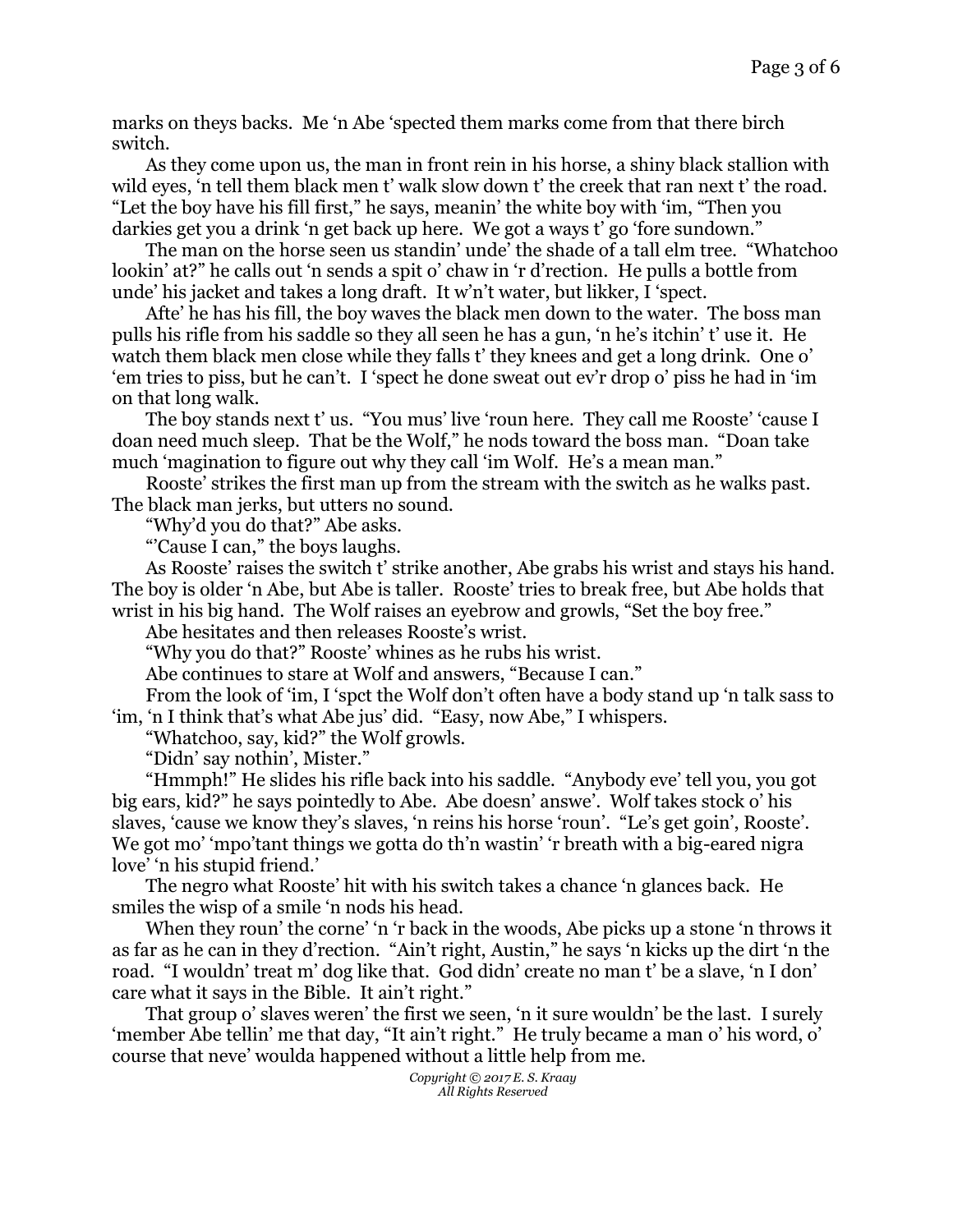Few weeks later, we got hit with a lot o' rain, 'n the storms 'n downpours kep' us home 'n off the road for nearly a week. Finally, the clouds moved east, 'n the sun come out t' dry the land 'n the crops. Crops don' like muddy fields.

Me 'n Abe think alike back then, though I know his brain gone much farther 'n mine since we is kids. Anyway, soon as that sun come up, I headed west 'n Abe headed east. We met up 'n sat down on an old log 'n used sticks t' clean the mud from our shoes. Though 'taint always the case, we is both wearin' shoes that day. The turnpike is as muddy as the fields. Sittin' there, we sudd'nly heard movement in the bushes 'n then the f'miliar gobble of 'n ol' Tom turkey. Abe raised his finger to his lips 'n whispered, "Shhhh." We got off that log and laid down on the wet ground 'n waited. We had it in 'r minds t' catch that turkey. How we's gonna split it up if we did catch it neve' 'ccurred t' us.

As we lay there in the cold mud, each o' us found two o' three good throwin' stones. You know the kind I'm talkin' 'bout. They flat 'n fit nicely between a boy's thumb 'n finger on his throwin' hand. We's very quiet, 'n that ol' Tom just be makin' his way in 'r d'rection, not 'spectin' t'all that two kids be liein' there in wait.

Turkey sure was takin' his time, though, 'n fin'lly Abe whispers, "I'm gonna jump up real quick, 'n you do the same. He ain't that far 'way, 'n I'm sure one o' us is gonna hit 'im. You ready?" No sooner did I nod my head, Abe leaps to his feet 'n throws his first rock. He's wide o' his mark, 'n I ain't much closer. 'Fore we could get off 'nother throw, that Tom is flyin' toward the creek fo' his life.

"Come on," Abe yells, 'n we take off down the hill.

Now the Knob ain't norm'lly much of a creek, but you got t' r'member that it been rainin' hard fo' nearly a week, 'n what was norm'lly a creek what you could run 'cross with no problems was now a mighty river. I look at it 'n think 'bout Moses standin' 'n front o' that Red Sea, but me 'n Abe ain't got no staff o' God t' work no mir'cles. 'Course that turkey jus' flap his way 'cross. We had shoes that day, but we didn' have wings!

Abe is getting' mad 'cause that Tom done outsmart us. "We gonna get that Tom," he says 'n points 50 paces upstream where a big ol' tree is growin' bent ove' the creek. "We kin coon it o'er the creek on that tree." Made sense t' me. Wouldn' be the firs' time me 'n Abe eve' straddled a log t' get ove' the Knob, 'course not when it is runnin' as fast 'n mighty as it be runnin' now.

Abe's 'bout halfway 'cross 'n calls back, "I kin see that Tom, but you be careful, Austin. This log's mighty slipp'ry." No sooner those words out his mouth 'n I see Abe lose his grip. He rolls ove' the log 'n tries t' hang on with his legs, but that log's like a greased pig. Abe falls int' the muddy water that's roiled up like a boilin' pot o' water 'n he disappears!

"Sheee-it," I screams 'n slide back down the log 'n start racin' downstream lookin' fo' a sign o' my friend, but he ain't nowhere t' be seen. Nothin' but bubblin', rushin' muddy water carryin' sticks 'n other things what got in its way. I keep runnin', figurin' I gotta run faste' than the wate'.

'Bout the time my lungs is 'bout t' burst, I see his arm rise from the wate', then his head come up and he gets a breath o' air. He goes back unde'. I'm ahead o' him, 'n start runnin' again.

> *Copyright © 2017 E. S. Kraay All Rights Reserved*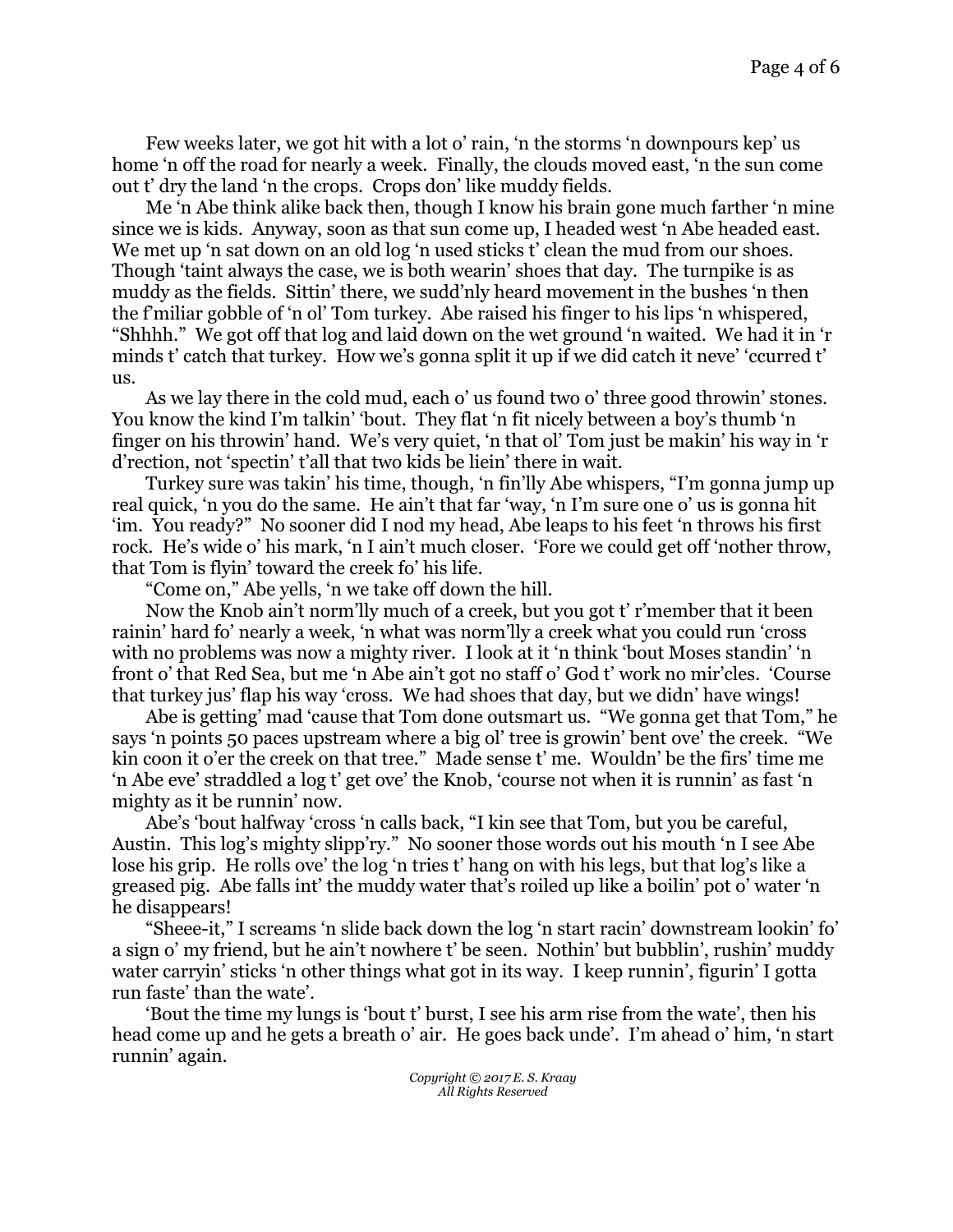Next thing I know, they's a man, a black man standin' 100 paces downstream starin' at me. "Help me," I cry out. "My friend's in the creek. We needs help!" Abe's hand rises again 'n he manages to keep his head 'bove the water, still gaspin' fo' air.

The man see's 'im n' don' take long t' figur' out what's goin' on. He spies a birch branch what broke from its tree durin' the storms. Its long enough to reach to the middle of the rushin' water. I fall to his feet as he braces himself with his back up to a sturdy tree. Abe is upon us in two heartbeats 'n grabs that branch with his two strong hands. The man loses his footin' 'n falls to the ground, but he don' let go o' that branch, 'n I don' let go o' his feet. The branch is green 'n it ain't gonna break. We hold on with all 'r might, me to the man's naked feet, the man to the thick end o' the branch, 'n Abe to the skinny end. Ain't none o' us gonna let the othe' one go.

The current's strong, but seems like we is stronger, 'n Abe swings to the creek bank, grabs hold o' the trunk of the closest saplin' 'n releases the birch branch. The man does, too, but I ain't 'bout t' let go o' his feet 'til he's on his knees 'n ready t' stand up. But he don' waste no time 'n says, "Come on! Les' get yo' frien' outa that cold wate'"

I don' have t' do much 'cause the man's a lot stronger than I am. He takes Abe by the shoulders 'n drags him up to the road.

When we outa the trees 'n into the sunlight, I git my first good look at the man. Up til now, I knew he is big 'n I know he is black. In full sunlight, I recognize 'im. This here is the same man what Rooste' hit with that switch, 'n what Abe saved from another' strike.

Abe rises to his hands 'n knees 'n spits out a consid'rable amount of water. "Damn that turkey," he says 'n laughs. 'Scapin' death's a funny thing fo' Abe 'n fo' the turkey, too. He gobbles in the distance from the far side of the creek. Abe waves.

The large man helps Abe to his feet. "You 'right?" he asks.

"I am," Abe responds, "but I don't think I could say that if it weren't for you 'n my friend Austin." He stares at the black man's face. "Say, I remember you. You're one of them slaves what Wolf 'n Rooster was marchin' up the turnpike a few weeks past."

"I is, boss. I is the same man you done saved from the switch. Now, looks like I done saved you with a switch."

"Whatchoo doin' here?" I ask. "Don' appear t' be anyone else with you. You alone?" "I is alone." He lowers his eyes. "I best be goin'."

"Where you goin'?"

"North. You boys know which way is North?"

"Easier t' tell from the night sky," Abe answers, "but if you keep the sun on your right shoulder when it rises and let it slide to your left as it sets, you be headin' North."

"Which one be my right shoulder, boss?"

Abe reaches up and puts his hand on the man's right shoulder. "This one. The one with the scar. The scar'll help you remember this is your right shoulder. Don't call me boss."

"Okay, boss. I 'spect sun be movin' that way, so I put it on my left shoulder. That right?" His left bicep bulges as he touches his shoulder.

Abe nods. The black man waves and disappears into the woods moving North. Hungry bloodhounds bark in the distance.